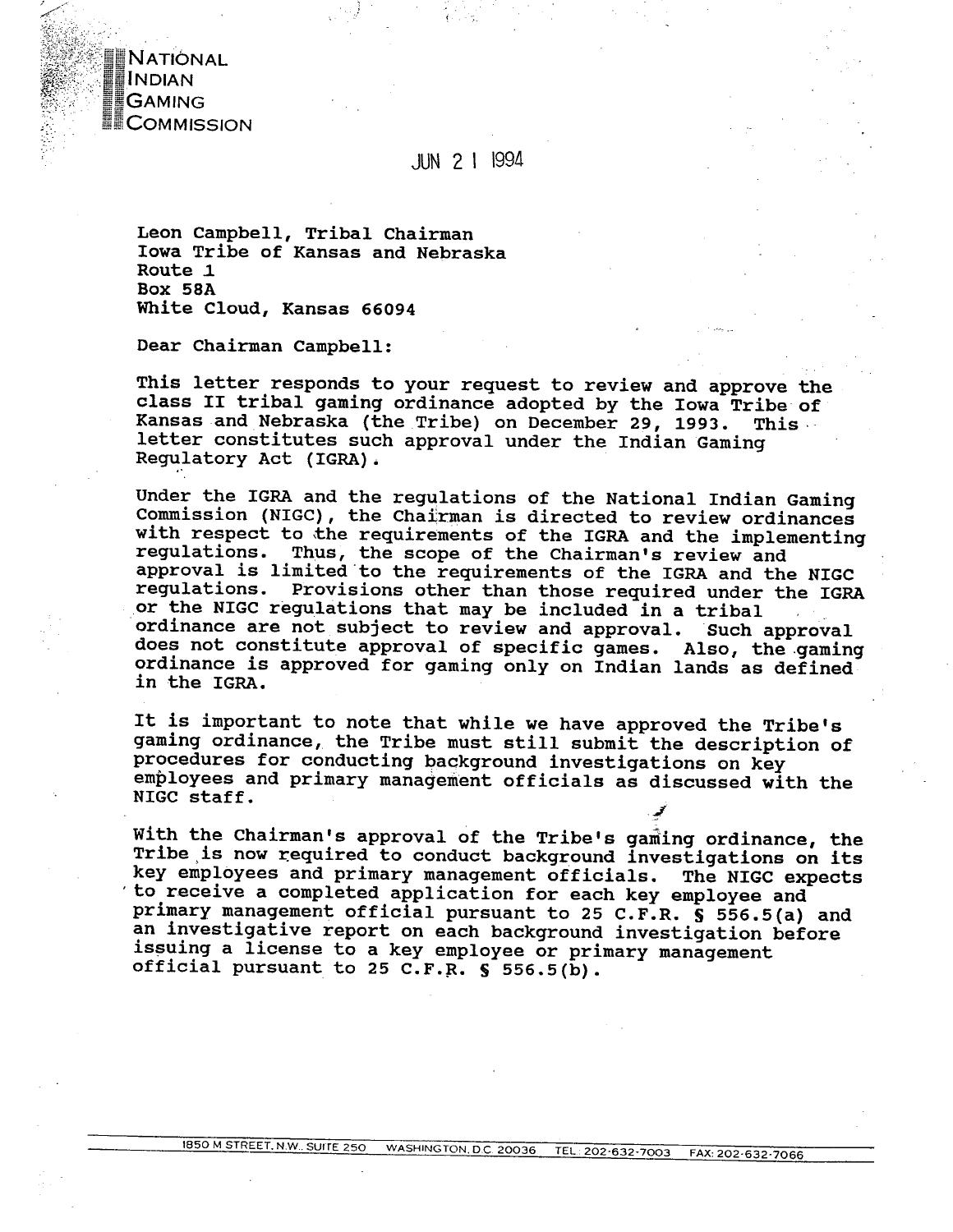**Thank you for submitting the ordinance of the Iowa Tribe of Kansas and Nebraska for review and approval. The NIGC staff and I look forward to working with you and the Tribe in implementing the IGRA.** 

**Sincerely yours,** 

Anthony J. Hope

**Anthony J. Hope Chairman** 

**cc: Stephen D. McGiffert, Esq. McDowell, Rice** & **Smith Forty Executive Hills 7101 College. Blvd., Suite 200 Overland Park, Kansas 66210-1891**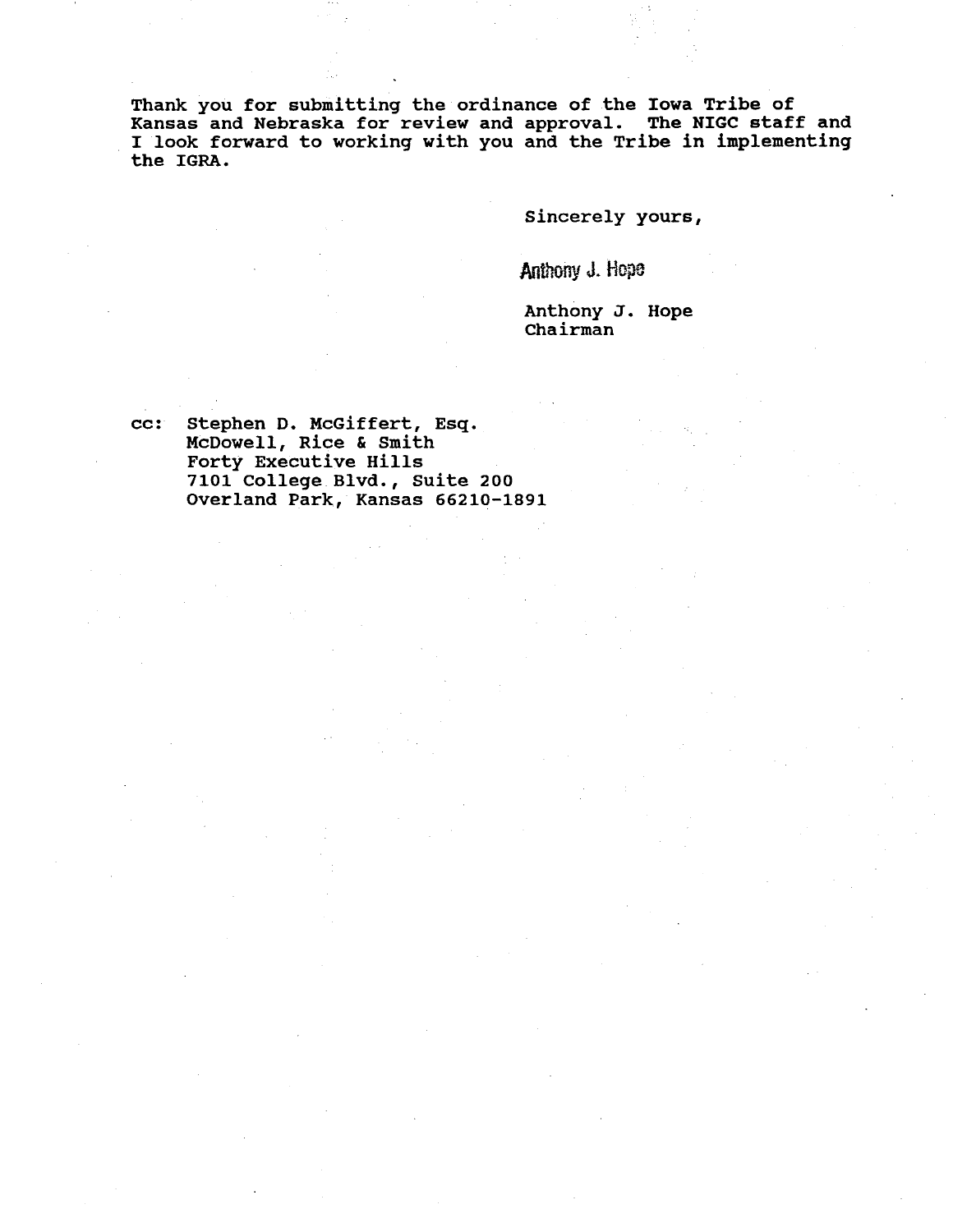$\Delta\Delta\sim 1$ 

 $\mathcal{L}^{\mathcal{L}}_{\mathcal{L}}$  and  $\mathcal{L}^{\mathcal{L}}_{\mathcal{L}}$  and  $\mathcal{L}^{\mathcal{L}}_{\mathcal{L}}$ 

**Contractor** 

 $\lambda$ 

 $^{\circ}$  788

**IONA TRIBE OF KANSAS AND NEBRASKA** EXECUTIVE COMMITTEE **DECEMBER 29, 1993** 

- **WHEREAS.** The Iowa Executive Committee being duly organized met in Regular Session this 29th day of December, 1993, and,
- WHEREAS, The Iowa Executive Committee has authority to act for the Iowa Tribe under the present Constitution-<br>al authority as provided in Sec. 2, Article IV -Governing Bodies, and,
- **WHEREAS.** The Iowa Tribe of Kansas and Nebraska being organized and empowered by their Constitution and<br>Bylaws, (approved November 6, 1978), and,
- According to Article V, Section 1, h., of the Iowa<br>Constitution and Bylaws, The Executive Committee WHEREAS. of the Iowa Tribe of Kansas and Nebraska is empowered by the Tribe's Constitution to enact ordinances, and,
- **WHEREAS.** Class II Gaming as defined in the Indian Gaming Regulatory act, P.L. 100-447, 25 U.S.C. Section<br>2703 (7) (A) ("IGRA") and by the regulations<br>promulgated by the National Indian Gaming Commission (as published in the Federal Register<br>at 57 FR 12382-12393, April 9, 1992) is hereby authorized, and,
- WHEREAS, The Executive Committee does hereby enact this Iowa Tribe of Kansas and Nebraska Class II Gaming ordinance by this Resolution, and further within<br>said ordinance does hereby establish the<br>quidelines, procedures and eligibility require-<br>ments for Class II Gaming personnel,

See Attachment, and,

المحادث المستهير فللفهم مالان والمراد المساوورة

- NOW THEREFORE BE IT RESOLVED, that the Iowa Tribe of Kansas and<br>Nebraska does hereby adopt and incorporate into<br>this ordinance the eligibility requirements, as applicable, for Class II Gaming personnel, and,
- BE IT FURTHER RESOLVED, that the foregoing Resolution and Ordinance is hereby adopted this date, December 29, 1993.

 $\sim$  .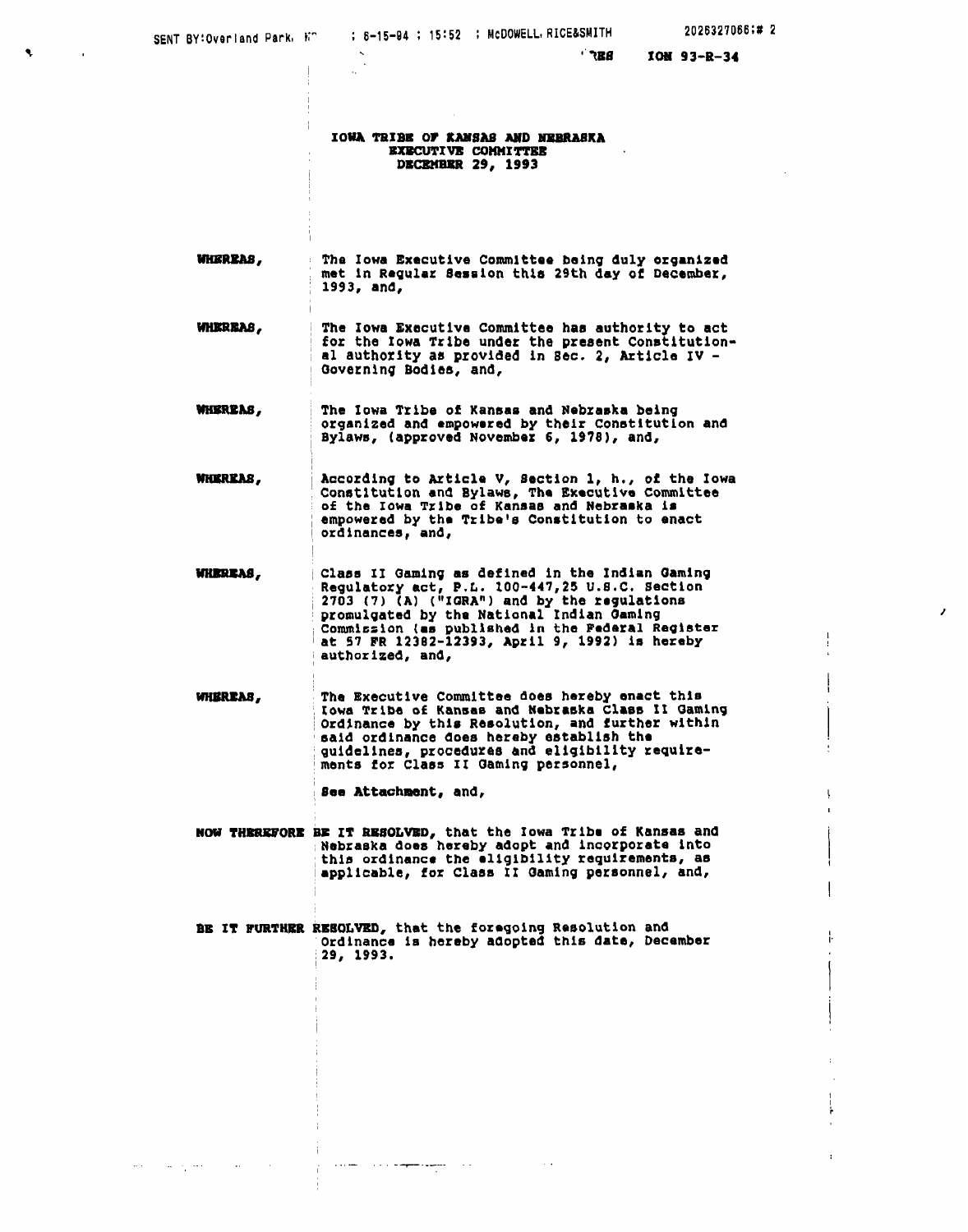SENT BY: Overland Park,  $\tilde{\phantom{a}}$ RESOLUTION 93 PAGE 2

 $\blacktriangle$ 

Į.

 $\mathcal{N}_{\text{max}}$ 

 $4/5$ 

### **CERTLEICATION**

The foregoing Resolution was duly adopted this date, December 29,<br>1993, in a Regular Session of the Executive Committee, at which<br> $\leq$  members of the Executive Committee were present,<br>constituting a quorum, by a vote of

huv سمعا

Leon Campbell, Chairman Iowa Executive Committee

ATTEST:

 $\bullet$ Louis DeRoin, Secretary<br>Iowa Executive Committee

11. L

المستشدين والمراد

 $\sim$   $\sim$ 

 $\sim 100$ 

 $\begin{aligned} \mathbf{1}_{\mathbf{1}_{\mathbf{2}_{\mathbf{3}_{\mathbf{3}}}}\mathbf{1}_{\mathbf{3}_{\mathbf{3}}}}\mathbf{1}_{\mathbf{1}_{\mathbf{3}_{\mathbf{3}}}}\mathbf{1}_{\mathbf{1}_{\mathbf{3}_{\mathbf{3}}}}\mathbf{1}_{\mathbf{1}_{\mathbf{3}_{\mathbf{3}}}}\mathbf{1}_{\mathbf{1}_{\mathbf{3}_{\mathbf{3}}}}\mathbf{1}_{\mathbf{1}_{\mathbf{3}_{\mathbf{3}}}}\mathbf{1}_{\mathbf{1}_{\mathbf{3}_{\mathbf{3}}}}\mathbf{1}_{\mathbf{1}_{\mathbf$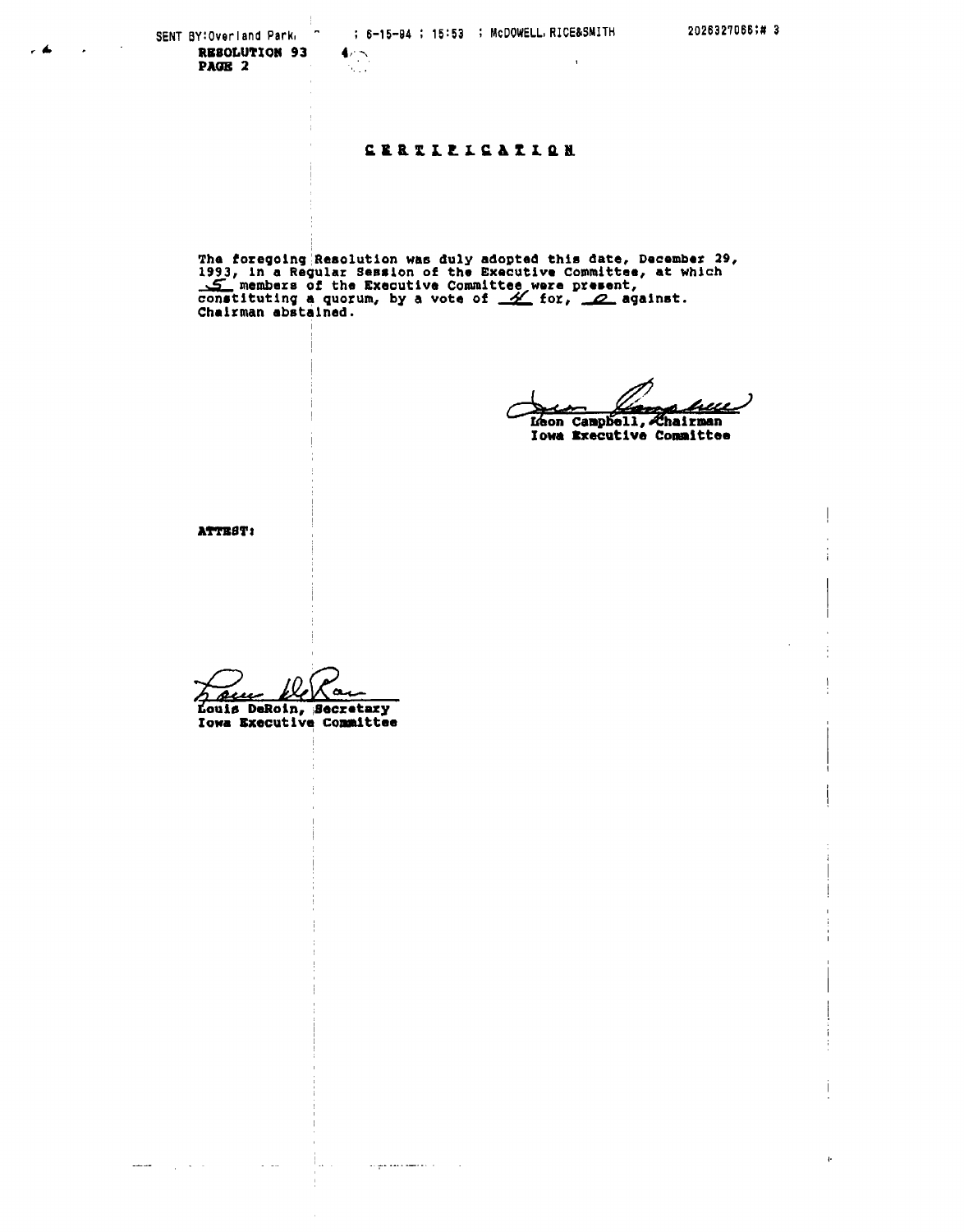**<sup>b</sup>**>

**h** 

/ ,\'I **'I ,\C:ii>lLX';** 

RFSOL!~'IION 9 **1-11-** *34* 

## **CLASS** II **GAMING** ORDINANCE

### OF.

### THE **IOWA TRIBE OF KANSAS AND NEBRASKA**

#### L Purpose.

**The Executive Committee of the Iowa Tribc** of Kansas **and Nebraska (hcrcinaftcr**  'Tribe'?, cmpuwcrcd **by thc Tribe's Consritution** to enact orclinirnces, hereby enacrs this **ordinance** in **order to set the** terms for class II **gaming operatiuns on tribal lands.** 

#### $\mathbf{u}$ Gaming Authorized

**Class** I1 **gaming nu dcfincd in** the **Indian Gaming** Regulatory **Act, P.L. 100-347, 25 U.S.C. Secrlon 2703(7)(A) ("IGRA") and by the regulations** promulgated **by the National**  Indian Gaming Commission at 25 C.F.R. § 502.3 (as published in the Federal Register at **57 FR 12382-12393, April 9,** 1992) **is hereby authorized.** 

#### $m$ Ownership of Gaming.

The **Tribe shall have the sole propriety interest in and responsibility for** the **conduct of any gaming operation authorized by this ordinance.** 

### **IV.** Use of Gaming Revenue.

 $\frac{1}{2}$ 

**A, Net revenues from class I1 gaming shall be used only** for the following **purposes: to fund** tnbal **government operations and programs: provide for the general**   $w$ elfare of the Tribe and its members; promote tribal economic development; donate to **charitable organizations; or help fund operations of** local **government agencies.** 

**B. If the Tnbe elecls to make per capita papens to tribal members, it shall authorize such payments only upon approval** of a **plan submitted to the Secretary of the Lnterior under 25 U.S.C 5 2710(b)(3).** 

#### V. **Audit**

**A. The Tribe shall cause tu be conducted** annwlly **an independent** audit **of gaming operations and shall submit the resulting audit reports to the National Indian Gaming Commission.** 

 $\mathbf{1}$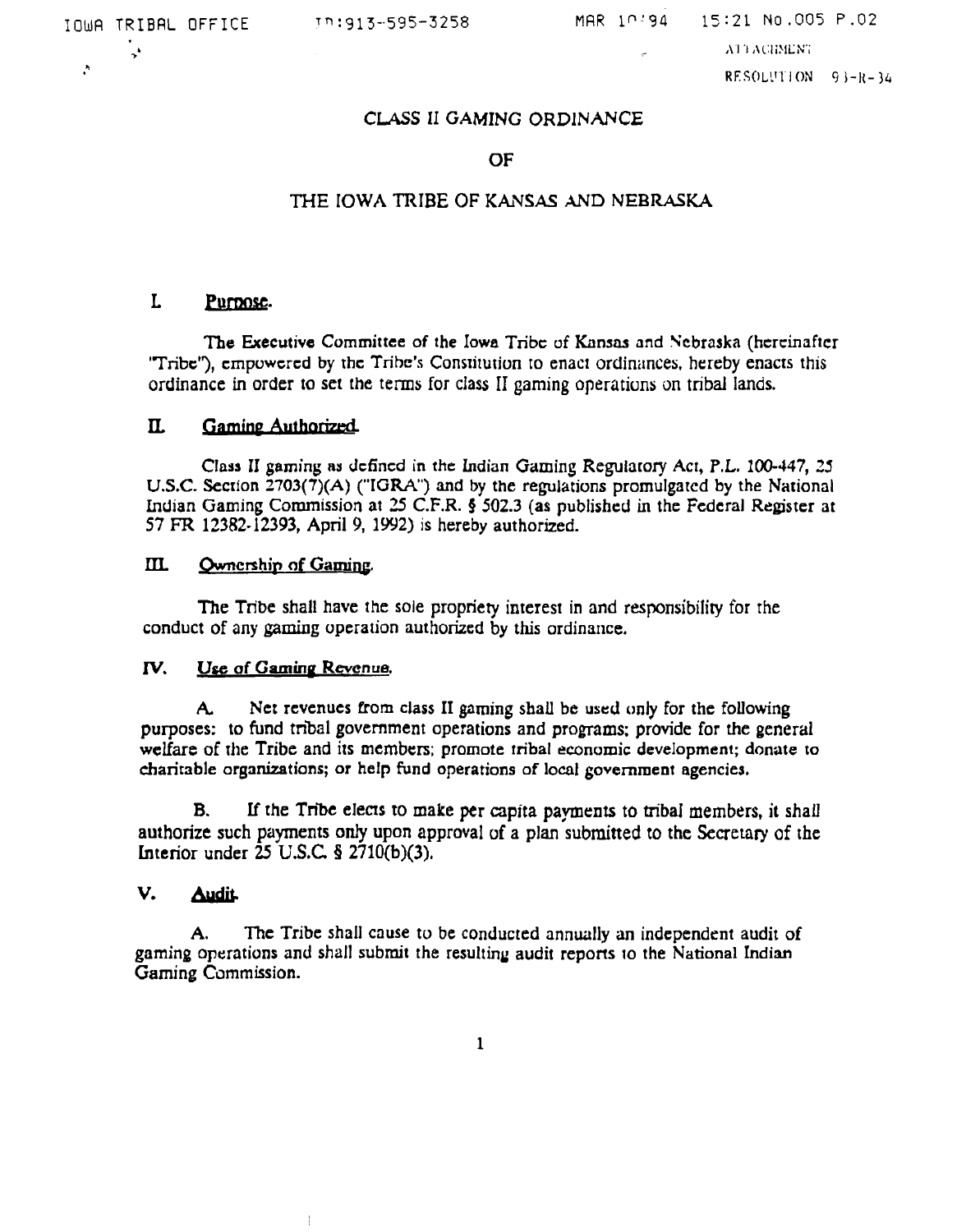$\ddot{\phantom{1}}$ 

 $\mathbf{B}$ . All gaming related contracts that result in the purchase of supplies, services, or concessions in excess of \$25,000.00 annually, except contracts for professional legal and accounting scrvices, shall be specifically included within the scope of the audit that is described in subsection A. above.

#### VI. Protection of the Environment and Public Health and Safety.

Class II gaming facilities shall be construed, maintained and operated in a manner that adequately protects the environment and the public health and safety.

### VII. Licenses for Key Employees and Primary Management Officials.

The Tribe shall ensure that the policies and procedures set out in this section are implemented with respect to key employees and primary management officials employed at any class II gaming enterprise operated on Indian lands:

#### Definitions.  $A_{-}$

For the purposes of this section, the following definitions apply:

- $1.$ Key employee means
	- $(a)$ A person who performs one or more of the following functions:
		- $(1)$ Bingo caller;
		- Counting room supervisor;  $(2)$
		- Chief of security;  $(3)$
		- Custodian of gaming supplies or cash;  $(4)$
		- $(5)$ Floor manager;
		- Pit boss;  $(6)$
		- $(7)$ Dealer:
		- $(8)$ Croupier;
		- $(9)$ Approver of credit; or
		- $(10)$ Custodian of gambling devices including persons with access to cash and accounting records within such devices;
	- $(b)$ If not otherwise included, any other person whose total cash compensation is in excess of \$50,000 per year; or
	- $(c)$ If not otherwise included, the four most highly compensated persons in the gaming operation.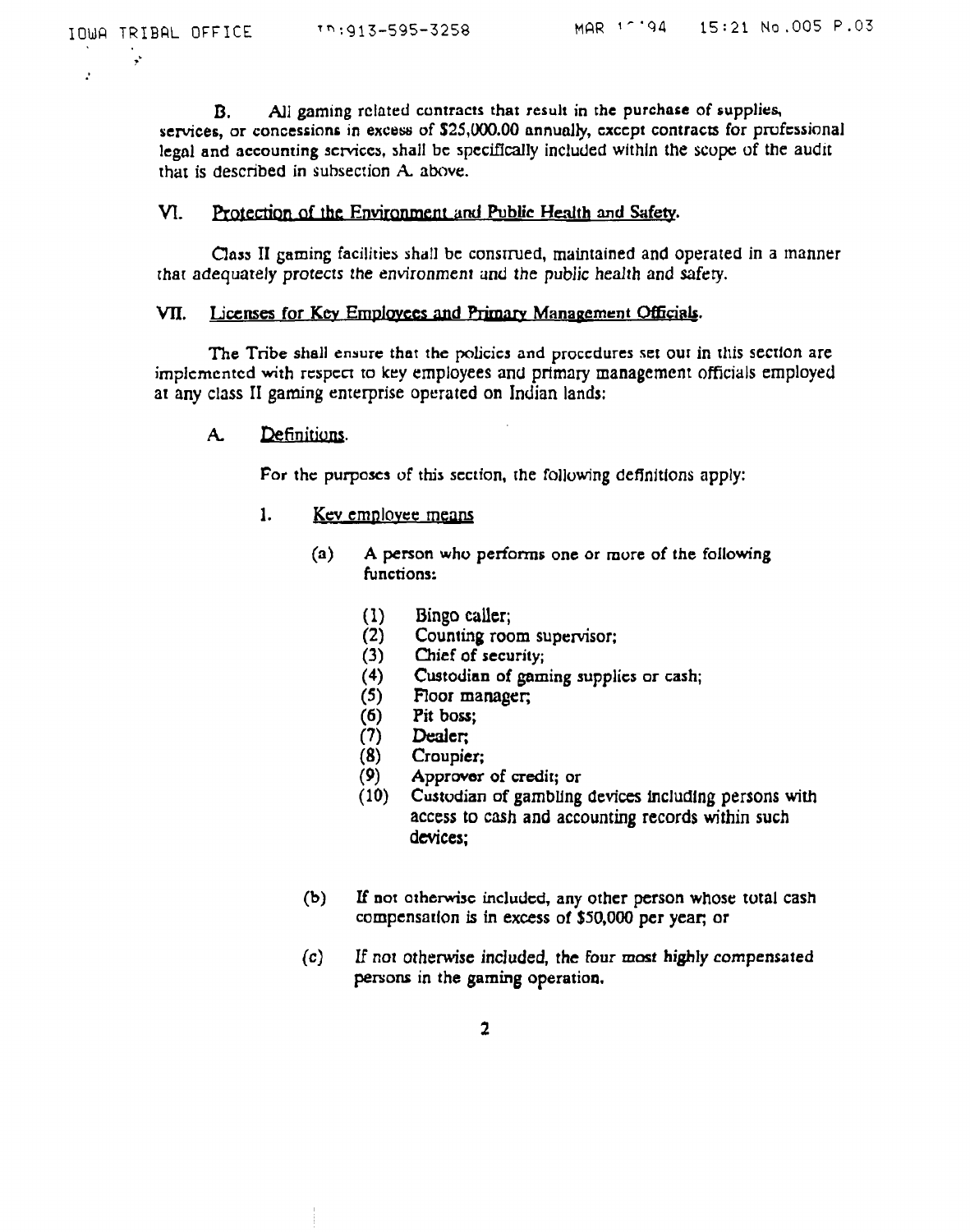$\cdot$ 

#### $2<sub>1</sub>$ Primary management official means

- **(u) The person having mnnagcmcnt** responsibility **for a**  manngcmcnr **contract;**
- (b) **Any person who has authority:** 
	- (1) **To hire and fire employees; or**
	- **(2) To set up woriung policy for the** gdming **operation; or**
- **(c)** The **chief** financial officer **or other person who has financial management responsibility.**

#### **B. Application Forms.**

1. **The following notice shall be placed on the application form for a key employee** or **a prinlary manayrment ufficial** before **that** form **is filled out by an applicant:** 

**In compliance with the Privacy Act of 1974, the followng infonnation is provided: Solicitation of the information on this form is authorized by 25 U.S.C. 2701 et seq. The purpose of** the **requested information is to determine the eligibility of individuals to be employed in a gaming operation. Thc infonnation will bt uscd by Narional Indian Gaming Comrnissfon members and staff whu have need for the information in the performance of their official duties. The information may be disclosed to appropriate Federal, Tribal, State, local, or foreign law enforcement and regulatory agencies when relevant to civil, criminal or regulatory investigations or prosecutions or when pursuunt to a rcquircmcnt by a tribc**  or the National Indian Gaming Commission in connection with the hiring **or firing of an employee, the issuance** or **revocation of a gaming license, or investigations of activities while associated with a tribe or a gaming operarion. Failure to consent** to **the disclosures indicated in this notice will result in a tribe's being unable to hire you in a primary rnnnagcmcnt** official **or key employee position.** 

**The disclosure of your Social Security Number (SSN) is voluntary. However, failure to supply a SSN may rewlt in errors in processing your application.** 

**2. Existing key employees and primary** management **officials shall be notified in writing that they shaII either:**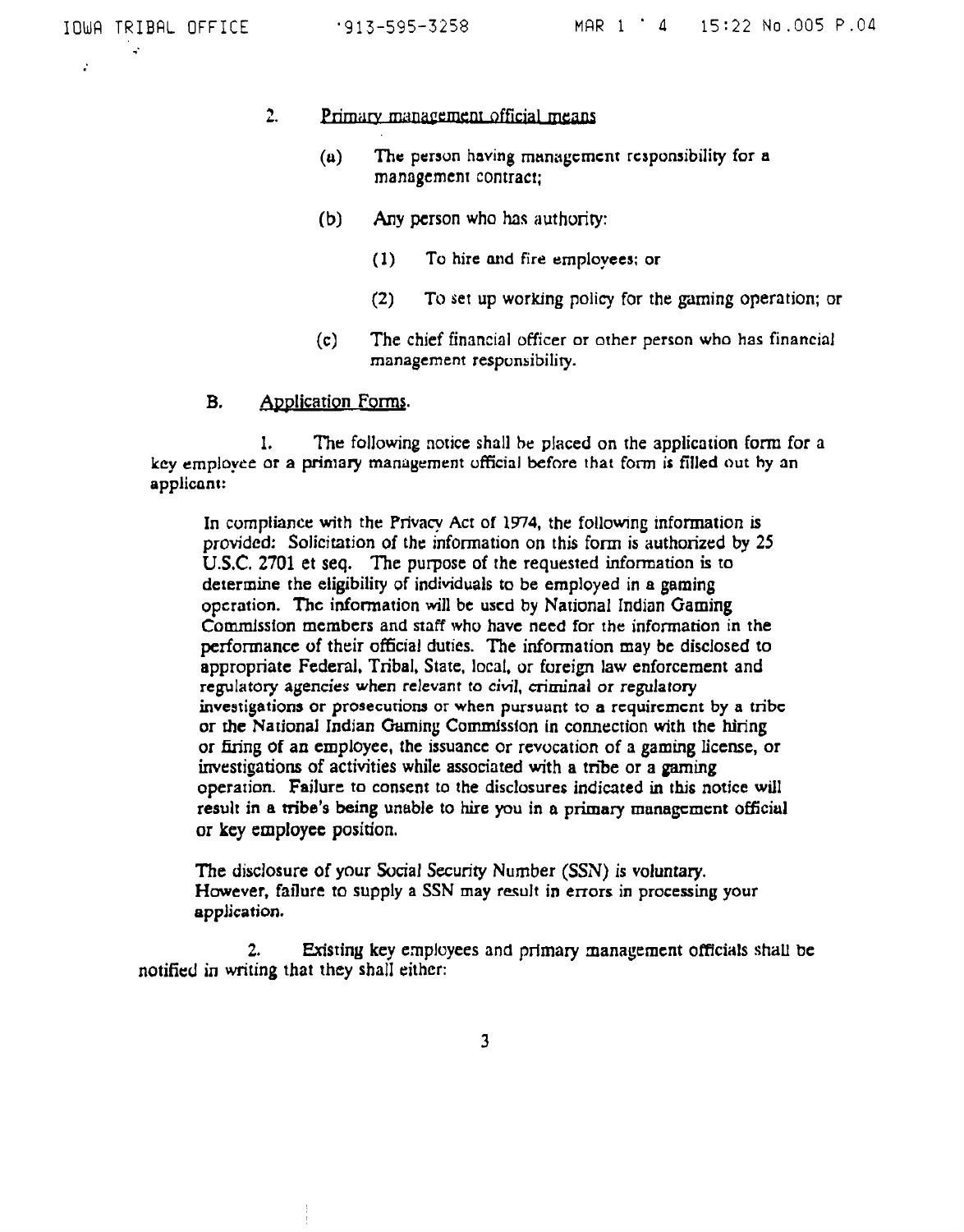..

 $\cdot$ 

- $(a)$  Compiete **a** new application form that contains a Privacy Act **notice; or**
- (b) **Sign 3 statement thnt contains** the **Privncy Act notice and consent to the routine uses descnlcd in that notice.**

**3. The:** following notice **shall be placed on** *the* **applicstion form for a key** employce or **a primary official before that form is filled** our **by an applicanr.** 

**A false statement on any part of your application may he grounds for not hiring you, or for firing you i~ftcr you begin work. Also, you may be punished by** flne or **irnprisunrncnt. (US. Code, Title 18, Section 1001).** 

**4, The Tribe shall notify in writing existing key employees and** primary **management officials that they shall either:** 

- **(a) Complete n new oppliwtion** form **that contains a notice regarding false starcment; ur**
- **(b)** sib^ **a statement that contains the notice regirding false statements.**

#### C. Background Investigations.

 $\frac{1}{4}$ 

I. **The Tribe shall request** from **each** primary **management** offfcial **and from** each **key employee all of the** following information:

- **(a) Full namc, othcr names used (oral or written), social security number(s), binh date, place of birth, citizenship, gender, all languages (spoken** or **written);**
- **(b) Currently and for the previous 5 years: business and cmploymtnt position3 held, ownership interests in those businesses, busfness and residence addresses, and drivers license numbers;**
- **(c) The names and current addresses of at least three personal references, including one personal reference who was acquainted with thc applicant during each period of reridencc listed under paragraph l.(b) of this section;**
- **(d) Current business and residence telephone numbers;**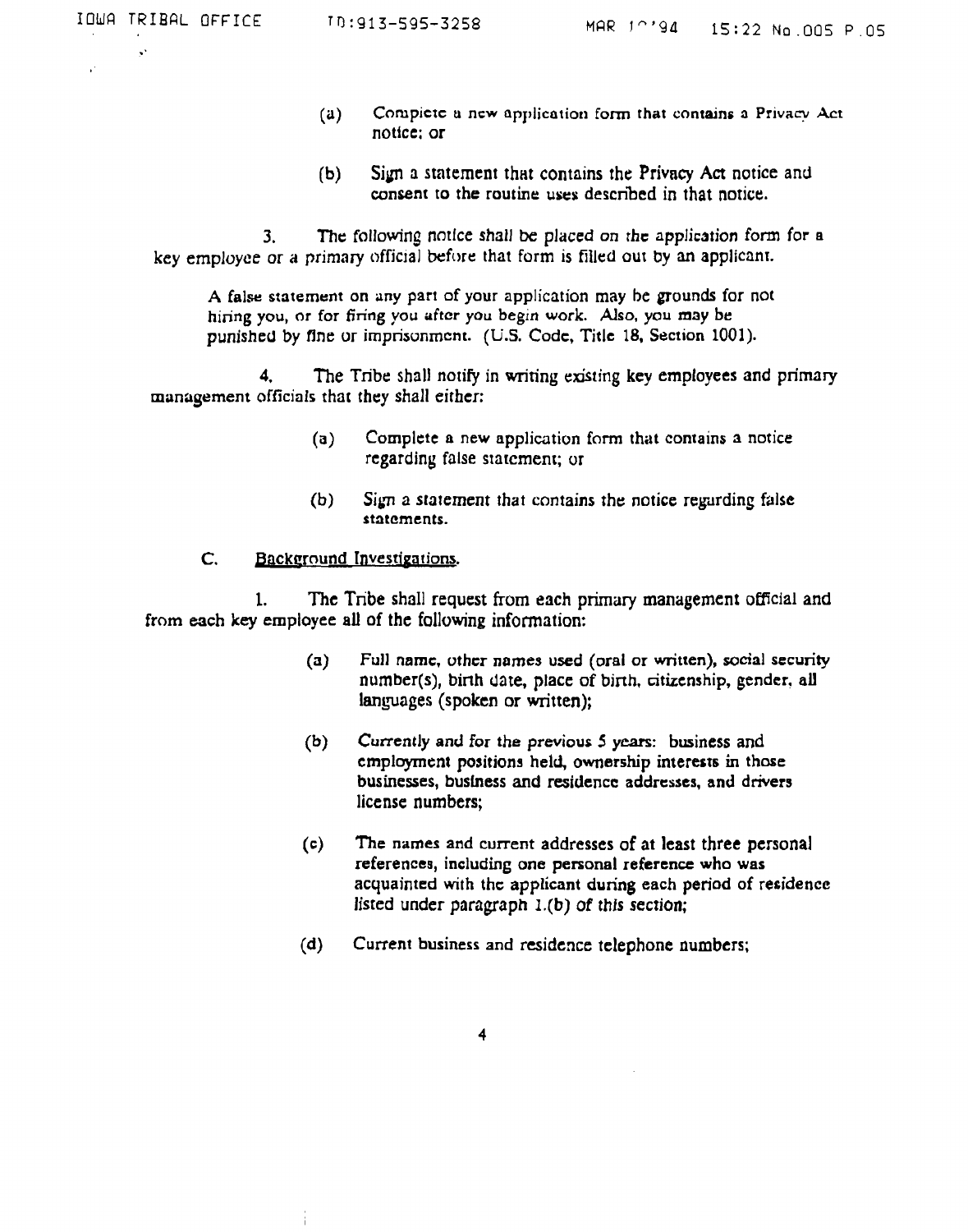$\Delta$ 

 $\mathbf{r}$ 

- $(e)$  **A** description of any existing and previous business **relarionships with Indian tribes, including ownership interests in those businesses;**
- **(f) A description of any existing and previous business relationships wtth the gaming industry generally, including ownership interests in :hose businesses;**
- **(g) The name and address of any licensing or regulatory agency with which the pcrson has filcd an application for a license or pemlt related** ro **gaming, whether or not such license or permit was granted;**
- **(h) For each felony for which there is an ongoing ?rosecution or a conviction, the charge, the name and address of the court involved, and the datc and disposition if any;**
- **(i) Fnr each misdemeanor conviction or ongoing misdemeanor prosecurion (excluding minor traffic violations), within 10 years of the date of the application, the name and address of**  the court involved and the date and disposition;
- (j) For each criminal charge (excluding minor traffic charges), **whether or not there is a conviction, if such criminal charge is within 10 years of the date of the application and is not otherwise listed pursuant to paragraph l.(h) or** l.(i) **of this scction,** thc **cn'minal charge, the name and address of thc mun involved and the date and disposition;**
- **(k) The name and address of any licensing or replatory agency with which the person has filed an application for an occupational license or permit, whcthcr or not such Liccnsc or permlt was granted;**
- **(I) A current photograph;**
- (m) **Any other information the Tribe deems rclcvant; and**
- **(n) Fingerprints consistent with procedures adopted by the Tribe according to 25 C.F.R. 522.2(h).**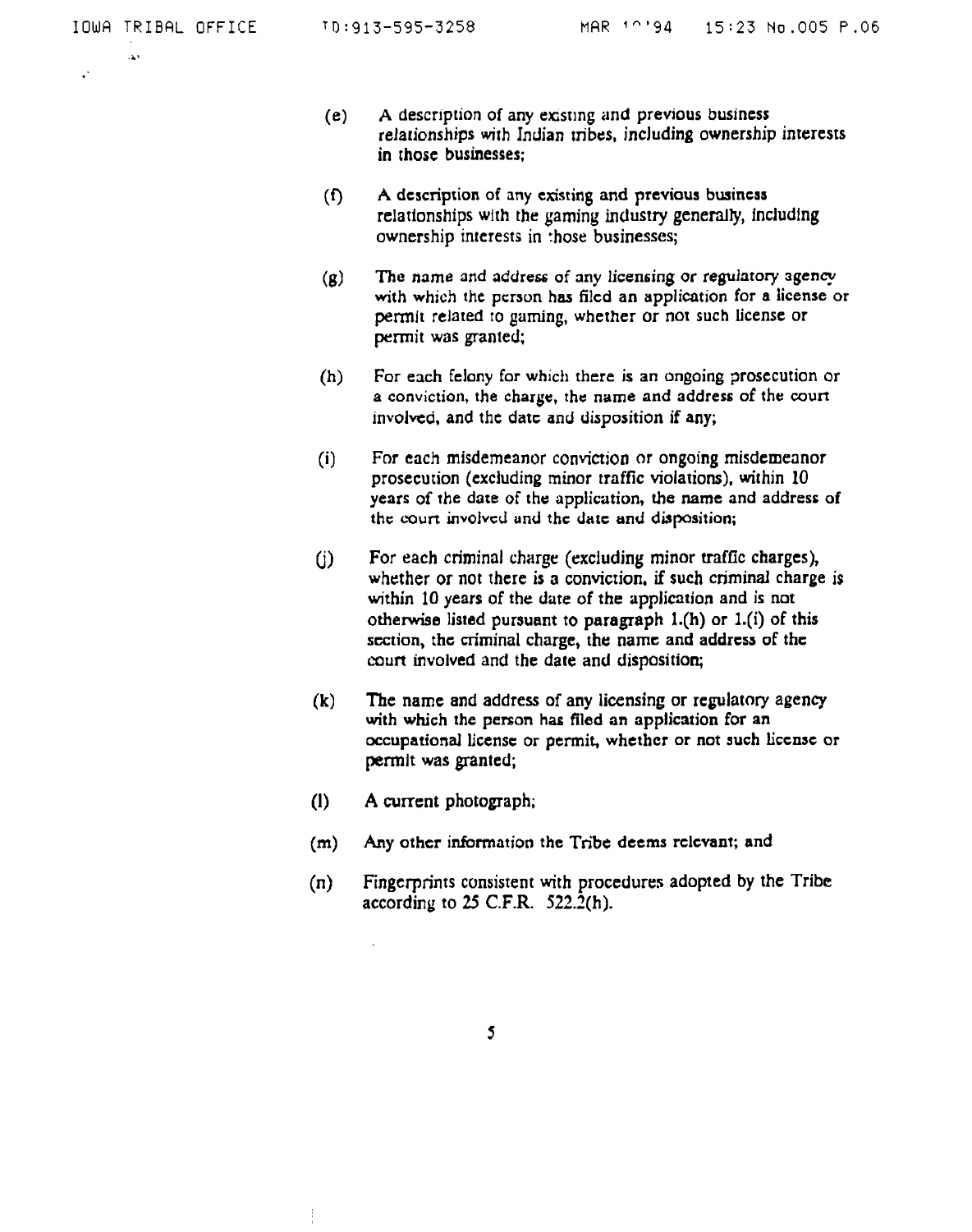$\cdot$ 

**2. The Tribe shall** cunducr **an** investigation sufficient to **make** a determination **under** subsection **D. below. In** conducting a background inveetigation. the **Tribe** or it\* **agcnt** shall **promlsc** to **kccp** confidential thc idcnfiry of **each pcrsvn**  interviewed in the **course of** the investigation.

### D. Eligibility Determination.

**Thc** 'Tribe shall **rcvicw** a pcrson's prior activities, criminal rccord, if any, and reputation, habits and associu:ions to **make** a **flndlng** concerning :he elfgfbtlly of a key employee or primary management official for employment in a gaming operation. If rhe Tribe determines that employment of the person poses a threat to the public interest or to **the** effective replalion of gaming, or **creates** or enhances dangers of unsuitable, unfair, or illegal practices and methods and activities in the conduct of gaming, a tribal **gaming** operation shall nut crnploy that **person** in **a key employee or** primary management official position.

# **E.** Procedures for Forwarding Applications and Reports for Key Employees and Primary Management Officials to the National Indian Gaming **Commissiog.**

**1.** When a key employee or primary management **official** beyins work **at a gaming** operation authorized by this ordinance. the **Tribe shall** forward to the National indian **Gaming** Commission a complete application for employment and conduct the background investigation and **make** the determination referred to **in** subsection **D,** of this section,

2. The Tribe shall forward the report referred to in subsection F of this section to the **National** Indian **Gaming Commission** within **60 days** after an employee **begins work or within 60 days of the approval of this** ordinance by the Chairman of the National Indian Gaming Cummission.

**3.** The gaming operation shall not **employ as** a **key employee** or **primary management official a person who does not** have **a** license after 90 **days.** 

**F. Report to the National Indian Gaming Commission.** 

**1. Pursuant** to **the procedures** set our in subsection E of this **section,**  the Tribe shall prepare **and** forward to **the** National Indian **Gaming** Commission an investigate report **on** each **background** investigation. An investigative **repon** shall include **all of the following:** 

- **(a)** Steps taken in conducting a **background** investigation.
- (b) **Results** obtained: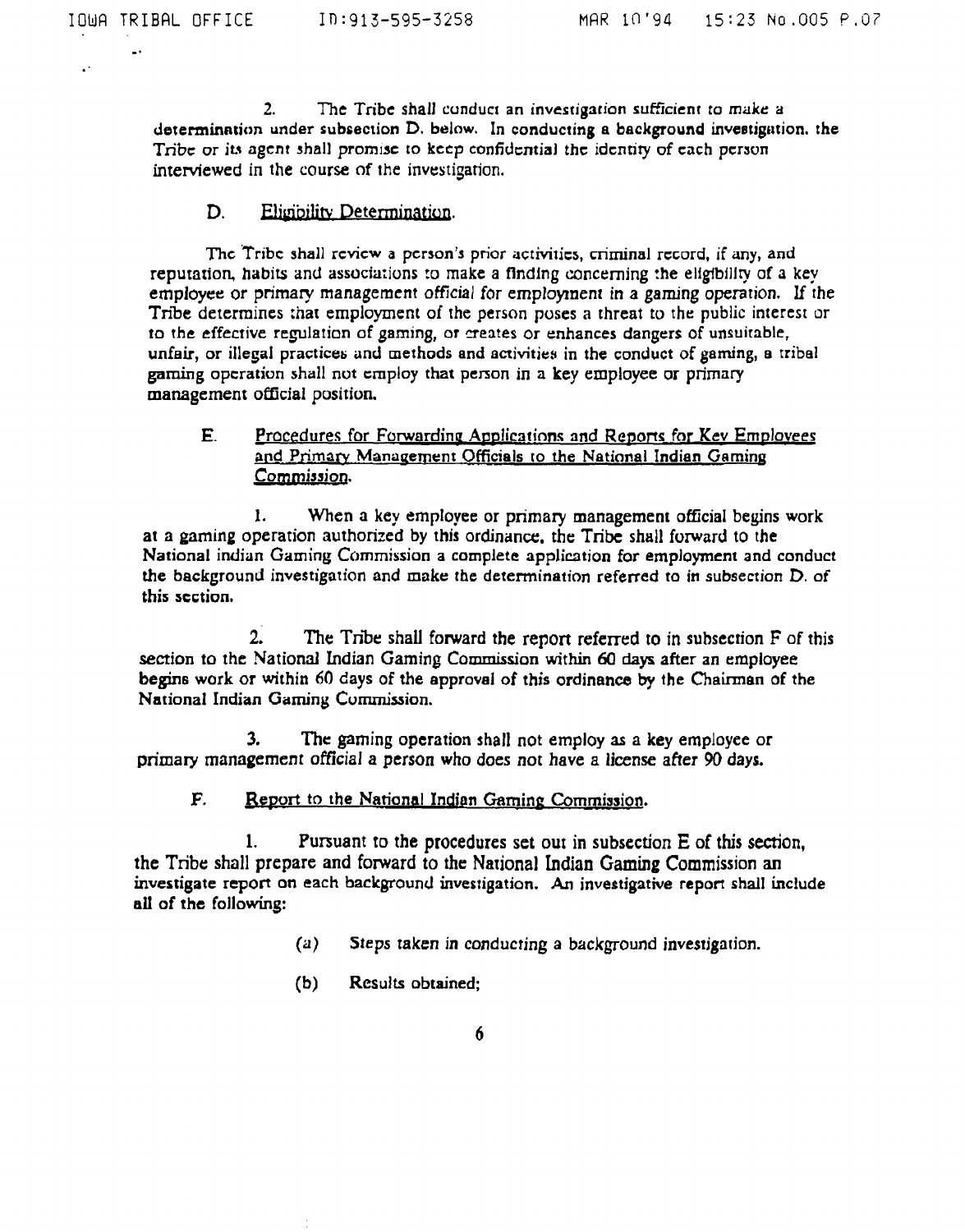- **(c) Conclusions** reached; and
- **(d) The bases** for those conclusions.

**2. The Tribe shall submit, with the repan, a copy of the eligibility detenninetion made under subsection D of this scction.** 

- **3.** If a license is not issued to **an** applicant, the Tnbe:
	- **(a)** Shall **noti&** the National Indian **Caming Commission; and,**
	- (b) May forward copies of its eligibility determination and investigative report (if **any)** to the National Indian **Gaming**  Commission for inclusion in the Indian **Gaming** Individuals Records System.

**4.** With rcspcct to **kcy crnployccs** and primary management officials, **rhe Tribe** shall retain applfatiuns for emplo,vment and reports (if **any)** of **background**  investigations for inspection by the **Chairman of the** National **indian Gaming** Commission **or** his or her **designee** for no less than three (3) **years** from the **date** of termination **of**  employment.

## **0.** *<u>Granting a Gaming License</u>*.

**1.** If, within a thirty (30) day period after the National Indian Gaming **Commission** receives a report, the **National** Indian **Gaming Commission notifies** the **Tnbe** that it has no **objection to the issuance of a license pursuant to a license**  application mcd **by** a **kcy cmployet or a primary management official** for whom **the**  Tribe has provided an application and investigative report to the National Indian Gaming Commission, the Tribe **may** issue a license to such applicant.

**2 The** Tribe shall respond **to** a **request** for additional information **from**  thc **Chainnan** of **thc National Indian Gaming Commission** concerning a key employee or a primary management official who is the subject of a report. Such a request shall suspend **the 30-day period under paragraph G.1,** of this section until **the** Chairman of the National Indian **Gaming Commission** receives the additional information.

**3. If, within the thirty (30) day period dcscnbcd above, the National**  Indian **aaming Commission** provides the Tribe **with** a statement itemizing objections to **the** issuance of a license to a key employee or to a primary management **official for**  whom **the** Tribe **has** provided an application and investigative **report** to the National **Indian** Gaming Commission, the Tribe shall **reconsider** the application, **taking into**  account **the objections** itemized **by the National Indian Gaming** Commission. **The** Tribe shall **makc thc final decision whcthcr to issue** a license ro **such** applicant.